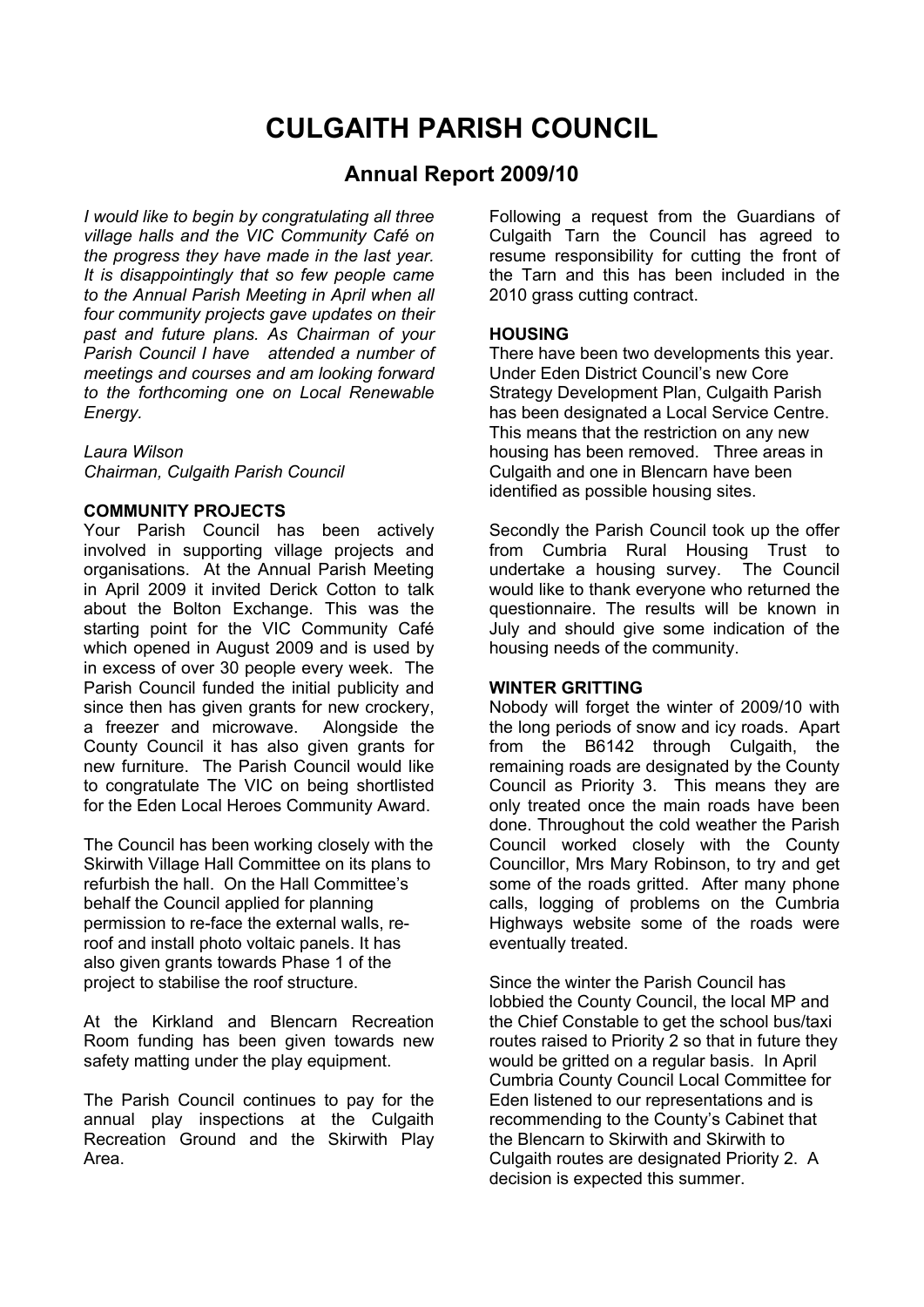#### **ROADS and FOOTPATHS**

The Council continues to report potholes on a regular basis to the Cumbria Highways Hotline. Due to the intervention of the Council two roads were resurfaced last year - the road below the level crossing and the road from Cross Hows toward Newbiggin. It has recently been in touch with the County Council and Network Rail about the state of the road by the level crossing.

There is still no news from the County Council on adding the path by Culgaith Church, around Wellgates and into the adjoining field to the Definitive Rights of Way Map. The Council will continue to pursue this in 2010.

# **PLANNING**

During the year the Parish Council was consulted over 14 planning applications in Culgaith, 8 in Skirwith and 1 in Kirkland.

# **CULGAITH RECYCLING CENTRE**

Fly tipping at the Culgaith Recycling Centre has been a problem this year. The Council has been working with Eden District Council to improve the signage.

#### **DONATIONS**

The Parish Council gave £1,625 from its own funds to local organisations. In addition it received and passed on an additional £1,714 from Cumbria County Council Member's Captial Grant.

In total the donations made by the Parish Council, included the County Council grant, were £100 to Culgaith PCC, £255 to The VIC, £555 to Culgaith Victoria Institute, £1,079 to Skirwith Village Hall, £794 to the Kirkland and Blencarn Reading Rooms, £225 to the Memo, £330 to the Fellrunner.

# **FINANCE**

The Parish "precept" (The Parish Council's share of the Council Tax) was £8,000 for 2009/10. The balance carried forward at the year end was £5,878. The accounts are audited externally by BDO Stoy Hayward.

The following is a summary of the Parish Council's accounts for the year to 31 March 2010 with the previous year's figures given as a comparison. The reduction of expenditure on village greens is partly due to a reduction

in grass cutting costs and also a number of one off costs in the previous year had increased expenditure in 2008/09.

| Income                 | 2008/09 | 2009/10 |
|------------------------|---------|---------|
| <b>Carried Forward</b> | 6,151   | 5,274   |
| Precept                | 7,500   | 8,000   |
| Grants                 | 650     | 1,714   |
| VAT recovered          | 418     | 179     |
| Other income           | 281     | 41      |
| <b>Total Receipts</b>  | 15,000  | 15,208  |
| <b>Expenditure</b>     |         |         |
| Administration         | 4,256   | 4,071   |
| <b>Village Greens</b>  | 3,553   | 1,260   |
| Play areas             | 138     | 148     |
| <b>Repairs (Notice</b> | 0       | 230     |
| Board and walls)       |         |         |
| Donations              | 1,600   | 3,339   |
| VAT                    | 179     | 282     |
| Total payments         | 9,726   | 9,330   |

# **PARISH COUNCILLORS 2009/10 Culgaith**

John Findlay - Hudkin House Skirwith; Jill Hay - I Chestnut Close Culgaith; John Hindson - Hill Top Culgaith; John Slann- Elm Tree House Culgaith and Pauline Toppin Glenmara Culgaith

#### **Skirwith**

Laura Wilson - Skirwith Hall and Howard Roper - Aglionby Farm Skirwith

# **Blencarn and Kirkland**

Elaine Froggatt - The Old Corn Mill Blencarn and Ken Philipson - Glebe Farm Kirkland. (Mrs Froggatt resigned in May 2010)

#### **Parish Clerk**

Sue Smith, Briarfield, Culgaith, CA10 1QL Tel 01768 879006. email**:** [culgaithpc@btinternet.com](mailto:culgaithpc@btinternet.com)

#### **FORTHCOMING MEETINGS**

July 5<sup>th</sup> 2010 - Culgaith September 6<sup>th</sup> 2010 - Blencarn November 1<sup>st</sup> 2010 - Skirwith January 10<sup>th</sup> 2011 - Culgaith March 7<sup>th</sup> 2011 - Blencarn May 9<sup>th</sup> 2011 (AGM). Skirwith. April 11th - Annual Parish Meeting Blencarn.

The meetings start at 7.30pm and members of the public are always welcome.